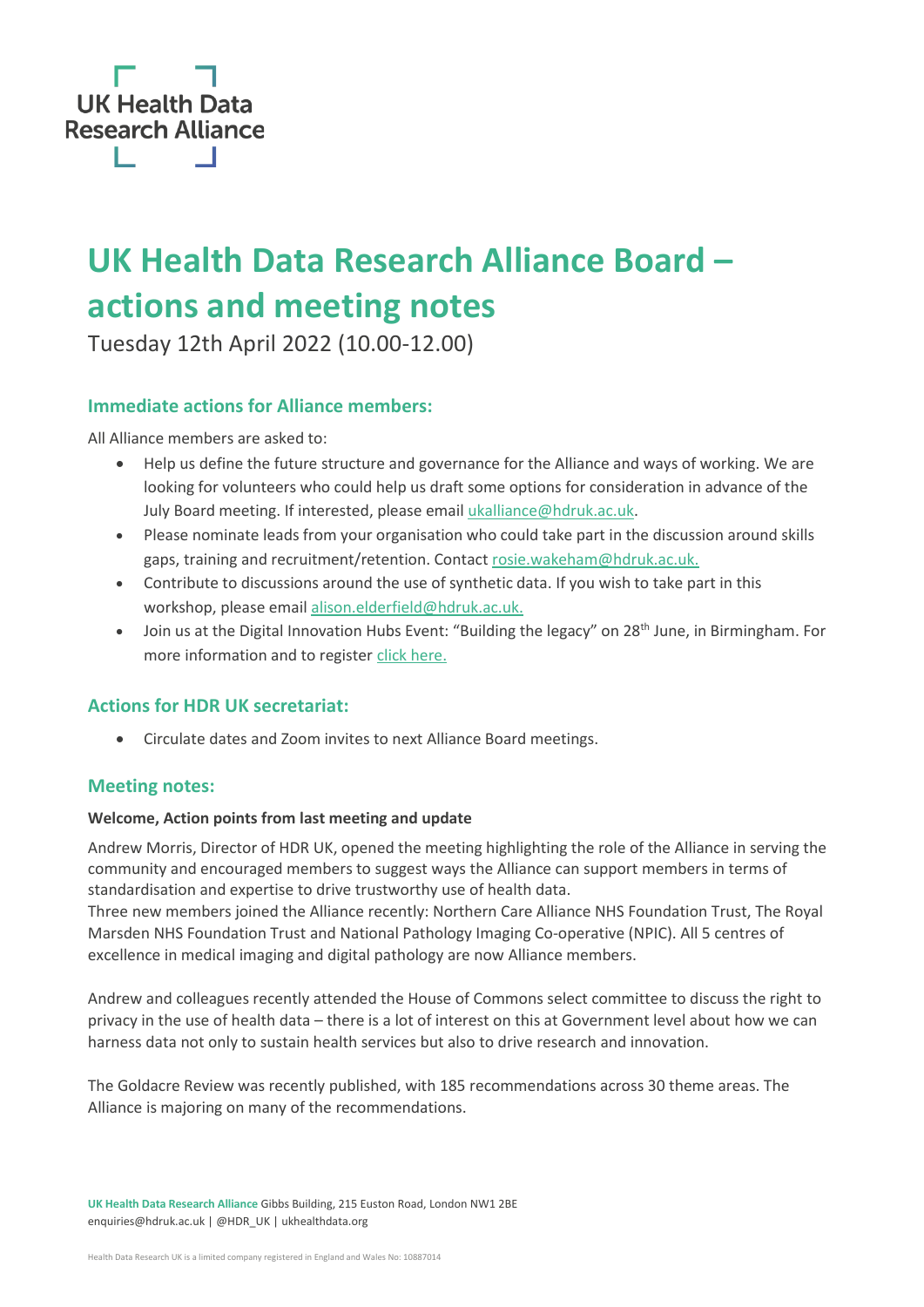

Action points from last meeting were reviewed and an update was given on:

- New Alliance members asked to engage with Gateway services. Metadata listing on the Gateway and Data Use Registers are a priority for all members.
- A new working group on using consented and non-consented data for research is now being set up. Discussions were led my Meredith Leston who will chair this group and produce a one pager to circulate in advance of the first meeting. More information to follow.

#### **Updates from members**

As part of the general updates, representatives from the UK nations provided a summary of recent work.

Dani Breitinger Blatt provided an update on behalf of NHS Digital.

- Main activities are focussed on the merger of NHS England and Improvement directorates.
- The recommendations in the Ben Goldacre review are very clear and are in line with work ongoing at NHS Digital.
- Work to improve data access request services is continuing.

Carole Morris and Alastair Rennie provided an update on behalf of Public Health Scotland (PHS) and Research Data Scotland (RDS).

- The priority for the National Safe Haven is to increase computing capabilities as well as work on security and governance. This will help to support some of the research projects that are coming through the National Core Studies among others.
- Working on developing a research strategy. PHS continues to deliver research projects, working alongside CO-CONNECT and making data available through the Gateway.
- PHS and RDS are working closely together to ensure public sector organisations and regional safe havens make data available for research purposes in a streamlined manner. Workstreams include: information governance, guidance for researchers, model data and synthetic data, data and metadata catalogue. This work in in alignment with Alliance and Gateway activities.

Alex Newberry provided an update on behalf of Welsh Government.

- Focusing on what the Welsh service offer looks like as part of the find, recruit and follow up service.
- Provided some resource to the SAIL Databank to look at developing intelligence driven feasibility for placing trials in Wales more effectively. As part of that work, scoping what a data for research programme within our digital health and care Wales heath board would look like.
- Working with wider Health and Care policy team on a new information governance framework for sharing and use of data within Wales. This includes looking at the potential for some new secondary legislation specifically around the use and sharing of data in Wales.

Declan Bradley provided an update on behalf of Health and Social Care Northern Ireland.

- Embarking on a series of system changes moved a lot of our systems from manual to more cloud based.
- Work continuing as part of the NCS Data & Connectivity programme.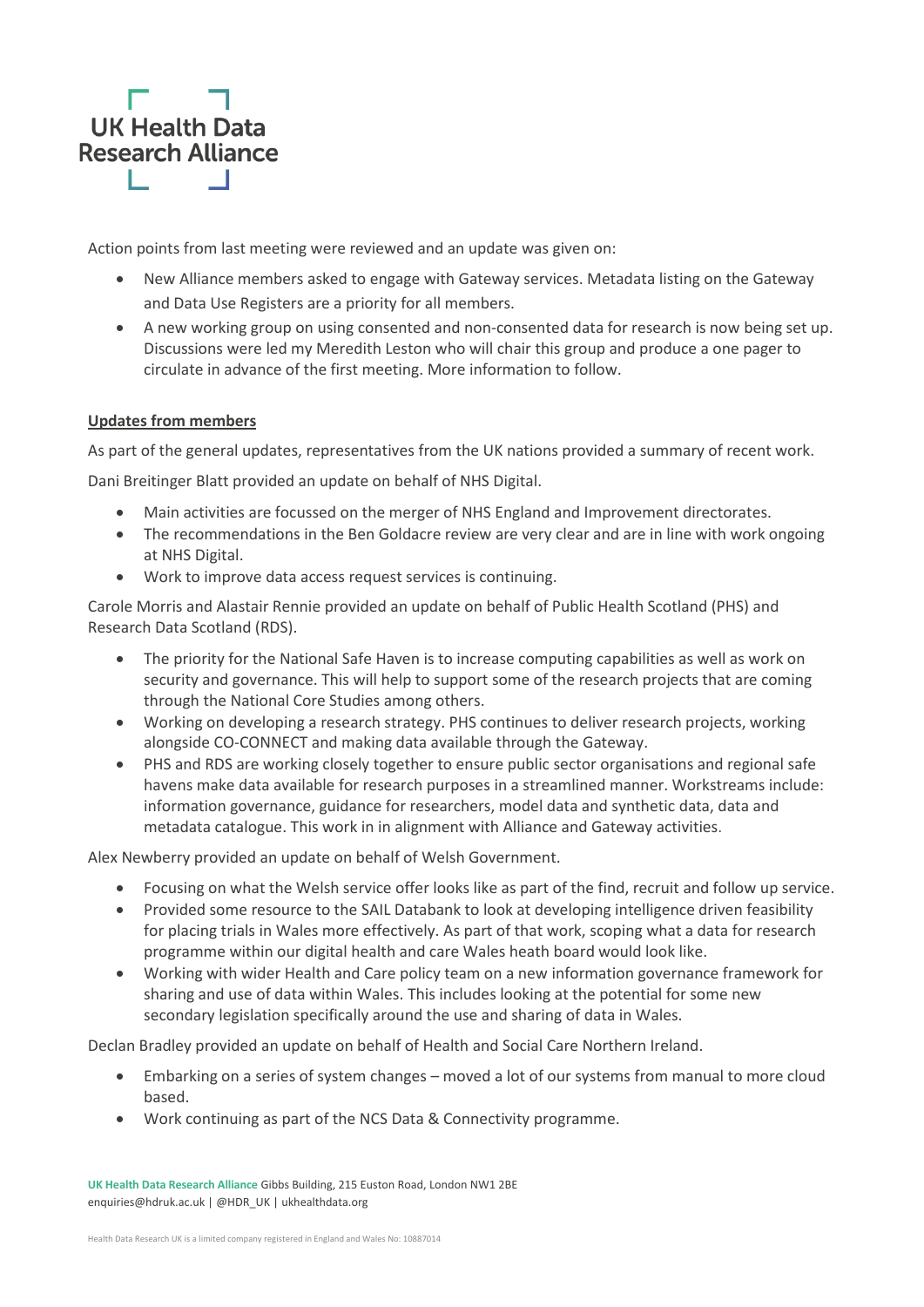

Chris Russell provided an update on behalf of NHS England

- Work is progressing to ensure the TRE continues to become more functional.
- Work is continuing with HDR UK to draft policy around Secure Data Environments. A first draft of the policy will be produced during the summer. If you have not had an opportunity to contribute, please get in touch [\(chris.russell@nhsx.nhs.uk\).](mailto:chris.russell@nhsx.nhs.uk)

Updates were also provided across HDR UK major programme teams including Data & Connectivity, BHF Data Science Centre and Black Internship programme. Relevant information is provided in paper A.

#### **HDR UK Quinquennial review: Alliance development**

David Seymour (Interim Chief of Staff & Alliance Executive Director) presented an update on transition of the Alliance in the next quinquennium. It was agreed that a small sub-group of Alliance members would help draft a proposal for a new Alliance structure and governance to be discussed at the next Board meeting. If interested in participating in the discussion, please email [ukalliance@hdruk.ac.uk.](mailto:ukalliance@hdruk.ac.uk) Presentation slides are available to view [here.](https://ukhealthdata.org/wp-content/uploads/2022/04/David-QQR-discussion-Alliance-Board.pdf)

#### **Capacity Building**

#### **Addressing the skills gaps**

An update was provided by Rosie Wakeham (Head of Training).

It was agreed that a 'task and finish' group would be set up to explore skills gaps in data science as well as current challenges and/or success stories around recruitment and retention within health organisations. Please nominate leads from your organisation who could take part in the discussion. Contact

#### [rosie.wakeham@hdruk.ac.uk](mailto:rosie.wakeham@hdruk.ac.uk)

Presentation slides are available to view [here.](https://ukhealthdata.org/wp-content/uploads/2022/04/Rosie-Talent-and-training-presentation-for-Alliance-board-meeting-12-April-22.pdf)

# **Ecosystem technology**

#### **Trusted Research Environments**

An update was provided by Tim Hubbard (TRE workstream Lead).

- HDR UK are working closely with the NHS Transformation Directorate on this workstream to provide policies for the NHS to implement TRE's across the board.
- About 10 workshops were held to explore different aspects of principles.
- HDR UK co-hosted a joint webinar with NHS Transformation Directorate on 21st April, titled "Data Access & Discovery - A Forest Through the TREs". Outputs from this event will be shared [here.](https://www.hdruk.ac.uk/access-to-health-data/trusted-research-environments/)
- Theme for remaining workshops: reproduceable pipelines and openness. This will feed into the NHS policy documents.

If you are interested in attending future TRE workshops, please email Tim Hubbard: [tim.hubbard@hdruk.ac.uk.](mailto:tim.hubbard@hdruk.ac.uk)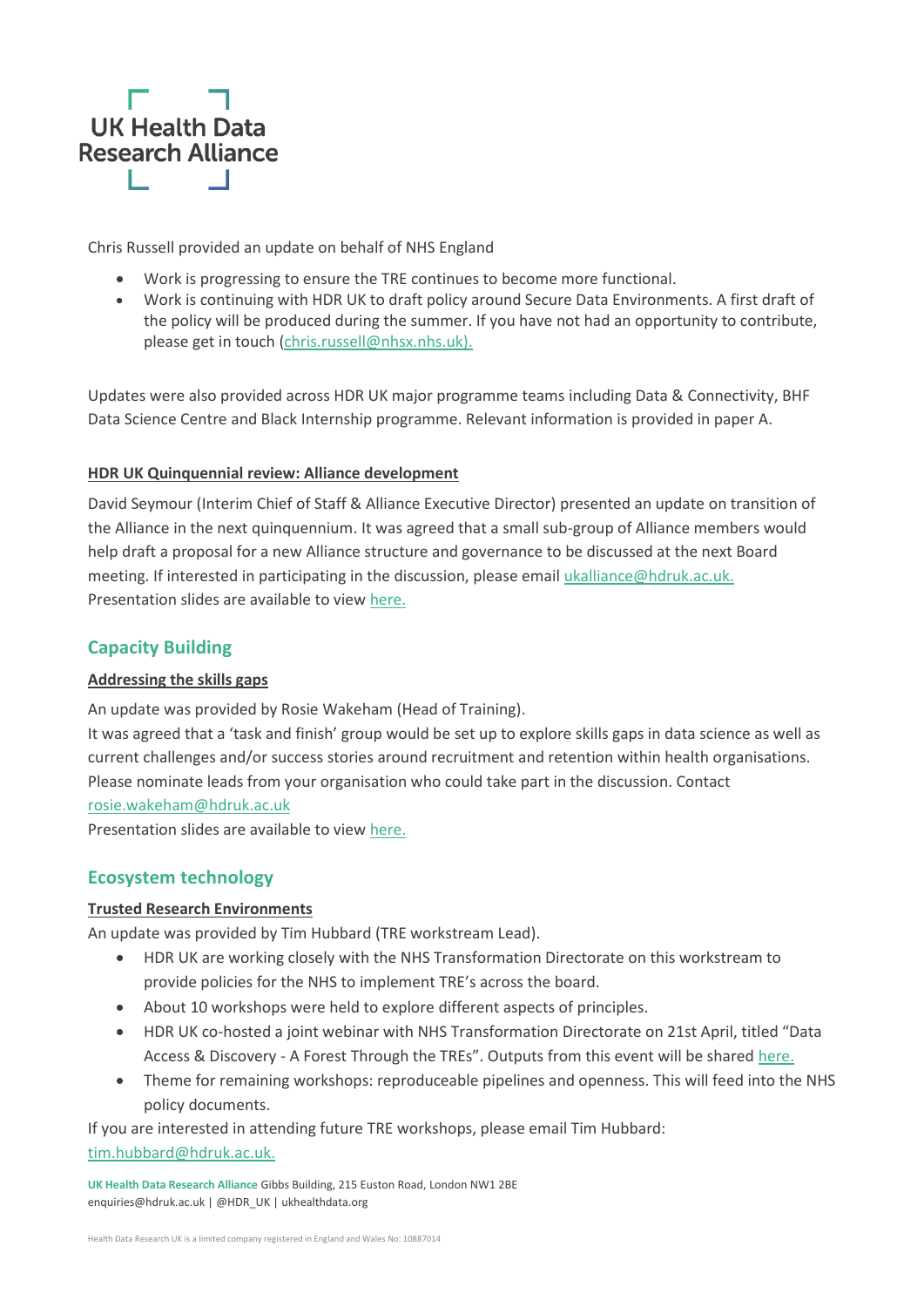# **UK Health Data Research Alliance**

#### **DARE UK**

An update was provided by Hans-Erik Aronson [\(National Digital Research Infrastructure Director\).](https://www.hdruk.ac.uk/people/hans-erik-g-aronson/) Presentation slides are available to view [here.](https://ukhealthdata.org/wp-content/uploads/2022/04/Hans-Erik-220412_DARE-UK_Alliance-Board.pdf)

# **Usable data**

#### **Diversity in Data: Ethnicity coding working group**

Update provided by Paola Quattroni (Head of Alliance Strategy & Engagement (Interim)).

- The Alliance has been working with Ashley Akbari (Swansea University) and Kamlesh Khunti (University of Leicester) to convene the custodian and research community and address concerns around use of ethnicity data. The second session of this series focused on terminology, definitions and standard harmonisation. More information on [this page.](https://ukhealthdata.org/projects/diversity-in-data/)
- If you are interested in participating in this group going forward, please email [ukalliance@hdruk.ac.uk.](mailto:ukalliance@hdruk.ac.uk)

#### **Implementation of metadata specification v3**

An update was provided by Alison Elderfield [\(Data Strategy Manager\).](https://www.hdruk.ac.uk/people/alison-elderfield/)

We have been working with Anaeko and DCS to update our metadata specification. This is primarily to make data discovery simpler, quicker and easier for custodians and researchers to use. We are introducing new structures and standards so that researchers can have access to persistent and high-quality metadata. The recommendations for this metadata spec went to our Data officer Groups and we have since began to create the actual metadata specification. We expect the specification to be completed by end of May and will hope to begin the implementation in June, which will use a phase approached.

#### **Trust & Transparency**

#### **Transparency in data use: implementation phase**

Update provided by Nada Karrar (Project Manager - [Data Access and Use\)](https://www.hdruk.ac.uk/people/nada-karrar/) Presentation slides are available to view [here.](https://ukhealthdata.org/wp-content/uploads/2022/04/Nada-DUR-Alliance-Board-11.04.22.pdf)

#### **ICO consultation on draft guidance for the research provisions within the UK GDPR and the DPA 2018**

Edel McNamara (Data Protection and Information Governance Lead (Global)) provided an update on main recommendations from HDR UK. A response to the consultation has now been submitted.

Presentation slides are available to view [here.](https://ukhealthdata.org/wp-content/uploads/2022/04/Edel-and-Cassie-Slides-re-ICO-research-guidance-consultation-for-Alliance-Board.pdf)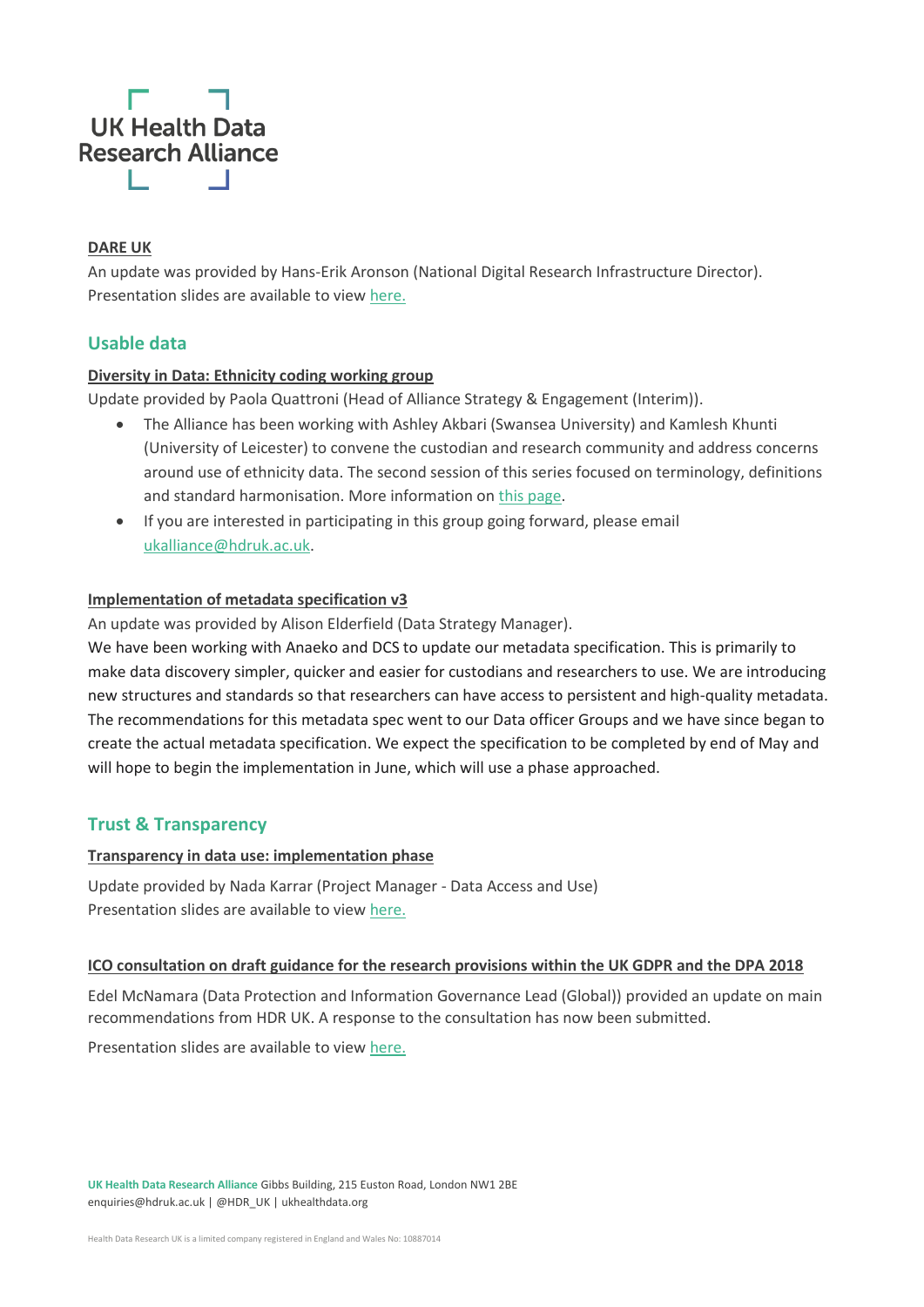

#### **Plans for a UK-wide Public campaign on data**

Sinduja Manohar (Senior Manager - [Public Engagement and Involvement\)](https://www.hdruk.ac.uk/people/sinduja-manohar/) provided an update on a new joint initiative in collaboration with ADR UK and ONS called "Public Engagement in Data Research initiative". This is a sector wide partnership focussing on four key objectives:

- Subscribing to best practice in public involvement
- Sharing and creating resources that will enable the sector to embed principles for best practice
- Communications and the media
- UK-wide public campaign on data

There are currently 12 organisations involved in this initiative however this continues to grow.

Presentation slides are available to view [here.](https://ukhealthdata.org/wp-content/uploads/2022/04/Sinduja-Public-Engagement-in-Data-Research-Inititative.pdf)

#### **Next Alliance Board meetings**

The next Alliance Board meeting will take place via Zoom on **20 July 2022 15.00-17.00**. An invite has been circulated.

We also have the following dates held for the end of 2022, early 2023: 12 October 2022 13:00-15:00 and 26 January 2023 13:00-15:00. Invites to follow.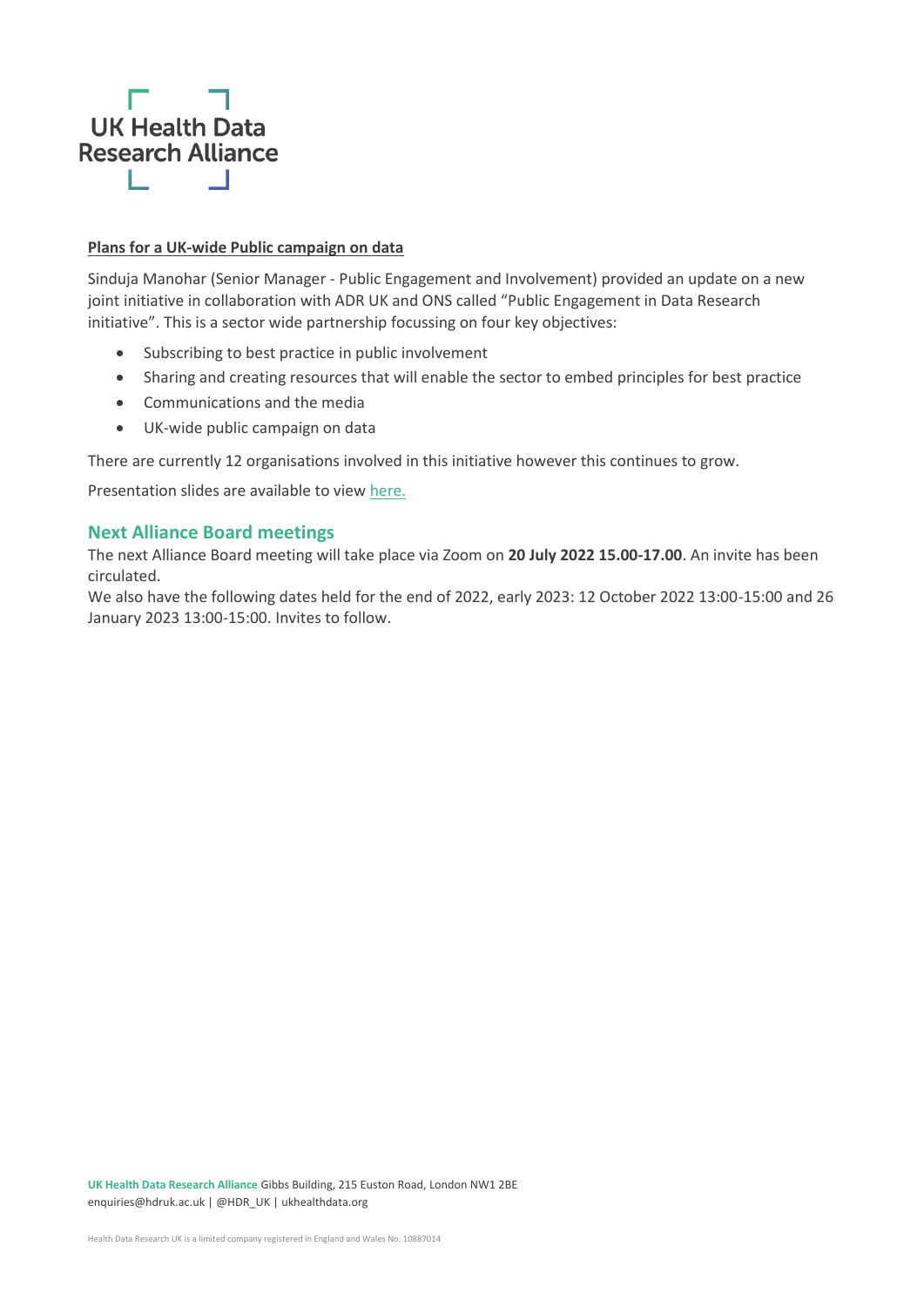

# **Appendix**

**Attendees via Zoom**

| <b>Name</b>           | Organisation                                        |
|-----------------------|-----------------------------------------------------|
| Sophie Williams       | <b>Barts Health NHS Trust</b>                       |
| John Bradley          | Cambridge University Hospitals NHS Foundation Trust |
| Darren Lunn           | <b>CPRD</b>                                         |
| Kathy Harrison        | DataLoch                                            |
| <b>Eleanor Hall</b>   | <b>Gut Reaction</b>                                 |
| Kate Blake            | Guy's and St Thomas' NHS Foundation Trust           |
| <b>Andrew Morris</b>  | <b>HDRUK</b>                                        |
| <b>Claire Argent</b>  | <b>HDRUK</b>                                        |
| David Seymour         | <b>HDRUK</b>                                        |
| Edel McNamara         | <b>HDRUK</b>                                        |
| Fergus McDonald       | <b>HDRUK</b>                                        |
| Hans-Erik Aronson     | <b>HDRUK</b>                                        |
| Lara Edwards          | <b>HDRUK</b>                                        |
| Nada Karrar           | <b>HDRUK</b>                                        |
| Paola Quattroni       | <b>HDRUK</b>                                        |
| Rosie Wakeham         | <b>HDRUK</b>                                        |
| Sinduja Manohar       | <b>HDRUK</b>                                        |
| Susheel Varma         | <b>HDRUK</b>                                        |
| <b>Tim Hubbard</b>    | <b>HDRUK</b>                                        |
| Lynn Morrice          | HDR UK / BHF DSC                                    |
| Alex Newberry         | Health and Care Research Wales / Welsh Government   |
| Jenni Harrison        | Health Informatics Centre, University of Dundee     |
| Yvonne Silove         | <b>HQIP</b>                                         |
| Declan Bradley        | <b>HSCNI</b>                                        |
| Nicola Armstrong      | <b>HSCNI</b>                                        |
| <b>Elliot Bridges</b> | Human Fertilisation and Embryology Authority        |